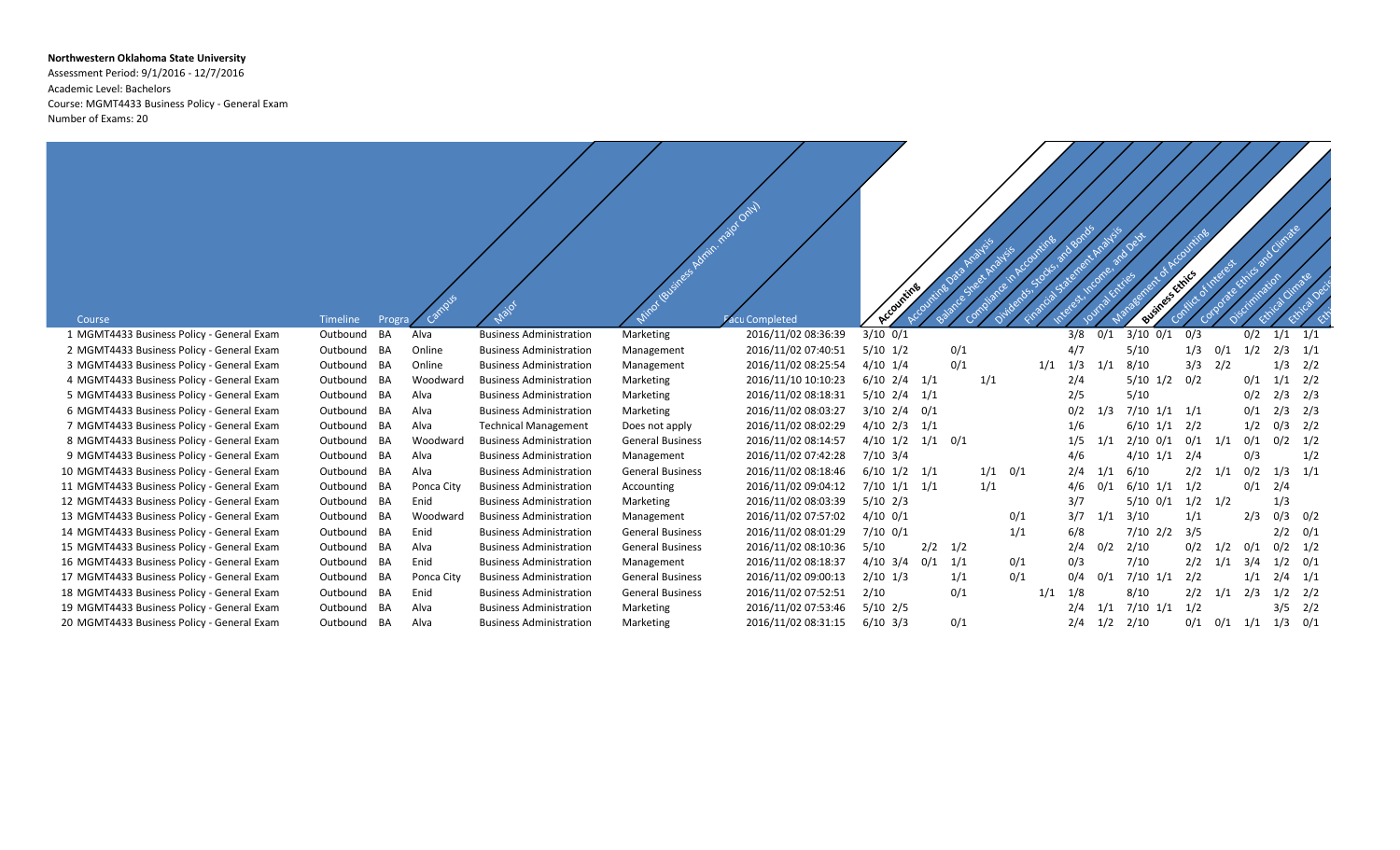|                                                  |           |                         |           |             |             |                                                        | S-Integration and Strategic Management |                                     |                   |             |     |                                                  |             |             |                         |             |                   |     |                   | ⊲ب  |                                     |             |                                                 |     |                   |     |     |             |                                           |  |                                                                    |             |  |
|--------------------------------------------------|-----------|-------------------------|-----------|-------------|-------------|--------------------------------------------------------|----------------------------------------|-------------------------------------|-------------------|-------------|-----|--------------------------------------------------|-------------|-------------|-------------------------|-------------|-------------------|-----|-------------------|-----|-------------------------------------|-------------|-------------------------------------------------|-----|-------------------|-----|-----|-------------|-------------------------------------------|--|--------------------------------------------------------------------|-------------|--|
| $1/2$ $3/10$ $1/1$                               |           | $0/2$ $0/2$ $0/2$ $0/1$ |           |             | 2/2         | $2/10$ 0/2 $1/1$ 0/1 1/3                               |                                        |                                     |                   | $0/1$ $0/1$ | 0/1 | $2/10$ 0/3                                       |             |             | $0/2$ $1/1$ $0/3$       |             |                   | 1/1 |                   | 2/5 |                                     | $1/1$ 0/2   |                                                 |     | 1/1               |     | 0/1 | 2/5         | $1/1$ $1/2$                               |  | $0/2$ 4/10 1/1 0/3 2/3                                             |             |  |
| $4/10$ $1/2$ $1/2$ $2/2$ $0/1$                   |           |                         |           |             |             | $0/2$ $0/1$ $5/10$ $0/1$ $0/1$                         |                                        | 2/4                                 |                   | 3/3         |     | $0/1$ 5/10 2/3                                   |             | 0/2         |                         |             | $2/2$ $1/1$ $0/2$ |     |                   | 2/5 |                                     |             | $0/2$ $1/1$                                     |     |                   |     |     |             |                                           |  | $0/1$ $1/1$ $2/5$ $0/2$ $1/1$ $0/1$ $1/1$ $7/10$ $1/1$ $2/4$ $2/2$ |             |  |
| 5/10 1/3 2/2                                     |           |                         |           |             |             | $1/2$ $1/1$ $0/1$ $0/1$ $6/10$                         |                                        | $1/1$ $1/1$ $2/3$ $1/2$ $1/2$       |                   |             |     | $0/1$ 6/10 2/2                                   |             |             | $1/2$ $0/2$ $2/2$ $1/1$ |             |                   |     | $0/1$ 3/5         |     |                                     | $1/3$ $1/1$ |                                                 |     | 1/1               |     |     |             |                                           |  | $3/5$ $0/1$ $2/2$ $0/1$ $1/1$ $3/10$ $1/2$ $2/4$ $0/2$             |             |  |
| $1/2$ 5/10                                       |           | $2/3$ $1/2$             |           |             |             | $1/1$ $1/2$ $0/2$ $8/10$ $1/1$ $1/1$                   |                                        |                                     | $3/4$ $1/1$ $1/2$ |             |     | $1/1$ 7/10                                       | 1/1         |             | $2/2$ $2/4$             |             |                   |     | $1/2$ $1/1$ $4/5$ |     |                                     | $1/2$ $1/1$ |                                                 |     | 1/1               |     |     |             | $1/1$ $4/5$ $2/2$ $2/2$                   |  | $0/1$ 4/10 1/3 2/4                                                 |             |  |
| $1/2$ $3/10$                                     |           |                         | $2/6$ 0/1 |             |             | 1/3 4/10 2/2 1/1                                       |                                        | 1/6                                 |                   |             |     | $0/1$ $3/10$                                     |             |             | $1/1$ $1/3$             |             |                   |     |                   |     | $1/4$ $0/2$ $1/5$ $0/1$ $1/2$       |             |                                                 |     | $0/1$ $0/1$       |     |     | $2/5$ $1/4$ |                                           |  | $1/1$ $2/10$ $0/1$ $0/5$                                           |             |  |
| $1/1$ $0/10$ $0/1$ $0/1$ $0/3$ $0/1$ $0/2$ $0/2$ |           |                         |           |             |             | 7/10 2/4                                               |                                        |                                     |                   |             |     | $1/1$ $2/3$ $1/1$ $1/1$ $4/10$ $0/1$             |             |             | $1/1$ $2/6$             |             |                   | 1/2 |                   |     | $3/5$ $0/1$ $1/1$                   |             |                                                 | 2/3 |                   |     |     |             | $1/5$ 0/2 0/1                             |  | $1/2$ $3/10$ $1/2$ $1/5$                                           |             |  |
| $6/10$ $1/3$ $1/2$ $2/2$                         |           |                         |           | 1/1         |             | $1/2$ $4/10$ $0/2$ $2/2$ $1/1$ $1/3$                   |                                        |                                     |                   | $0/1$ $0/1$ |     | 7/10                                             |             |             | $1/1$ $2/3$ $0/1$       |             |                   |     |                   |     | $1/2$ $3/3$ $1/5$ $0/1$ $0/1$ $1/1$ |             |                                                 |     | $0/1$ $0/1$       |     |     |             | 4/5 2/3 1/1 1/1                           |  | $5/10$ $2/2$ $1/1$ $1/3$                                           |             |  |
| $0/2$ 4/10                                       |           |                         |           |             |             | $2/3$ 0/3 0/1 1/1 1/1 0/1 3/10                         |                                        | $0/1$ $0/1$ $2/3$ $0/1$ $1/3$ $0/1$ |                   |             |     | $3/10$ $0/1$ $0/1$ $2/3$ $0/1$ $0/1$             |             |             |                         |             |                   |     | $1/1$ $0/2$ $1/5$ |     |                                     |             | 0/1                                             |     |                   |     |     |             | $0/1$ $0/1$ $1/1$ $0/1$ $2/5$ $1/3$ $0/1$ |  | $1/1$ $4/10$ $1/2$ $0/2$ $1/2$                                     |             |  |
| 1/10                                             |           | $0/3$ $1/3$             |           | 0/2         |             | $0/2$ 7/10                                             | 1/3                                    |                                     | $3/4$ $1/1$ $1/1$ |             |     | $1/1$ $5/10$ $1/1$ $0/1$ $1/1$ $1/2$ $0/2$ $1/1$ |             |             |                         |             |                   |     | $0/1$ $1/1$ $2/5$ |     |                                     | $0/2$ $1/1$ |                                                 |     | 0/1               |     |     |             | $1/1$ $4/5$ $1/1$ $2/3$                   |  | $1/1$ $1/10$ $1/2$                                                 | 0/4         |  |
| $1/1$ $4/10$ $0/1$                               | $0/1$ 3/4 |                         |           |             |             | $0/1$ $1/2$ $0/1$ $7/10$ $1/1$ $1/1$                   |                                        | 1/2                                 |                   |             |     | 2/3 1/1 1/2 7/10                                 | 1/1         |             |                         | 3/5         |                   |     | $1/1$ $2/3$ $3/5$ |     |                                     | 1/1         |                                                 |     | $1/1$ $1/2$ $0/1$ |     |     |             | $3/5$ $3/4$ $0/1$                         |  | $2/10$ $1/2$ $0/1$ $0/3$                                           |             |  |
| 2/2 4/10 0/2 2/3 0/1                             |           |                         |           | $1/1$ $1/3$ |             | 7/10 1/2                                               |                                        | $1/1$ 5/7                           |                   |             |     | $6/10$ $1/2$ $0/1$ $1/1$                         |             |             |                         | 1/3         |                   |     | $1/1$ $2/2$ $0/5$ |     |                                     |             | $0/2$ $0/1$ $0/2$                               |     |                   |     |     |             | $2/5$ $2/3$ $0/2$                         |  | $2/10$ $1/2$ $1/6$                                                 |             |  |
| $2/2$ $2/10$                                     |           | $0/2$ $0/2$ $0/4$       |           |             | 2/2         | $9/10$ $1/1$ $1/1$ $1/1$ $2/3$ $1/1$ $1/1$             |                                        |                                     |                   |             |     | $2/2$ $4/10$ $0/1$                               |             |             | $1/2$ $1/1$ $1/4$       |             |                   |     |                   |     | $0/1$ $1/1$ $3/5$ $2/2$ $0/1$ $0/1$ |             |                                                 |     |                   |     |     |             | $1/1$ $1/5$ $0/3$ $0/1$ $1/1$             |  | $3/10$ $1/1$ $1/4$ $0/1$                                           |             |  |
| $0/1$ 2/10                                       |           | 2/4                     |           |             |             | $0/1$ $0/3$ $0/2$ $5/10$ $0/3$                         |                                        | $0/1$ $2/3$ $1/1$ $2/2$             |                   |             |     | $6/10$ $0/1$ $1/1$ $1/2$                         |             |             |                         | 3/3         |                   |     |                   |     | $1/1$ $0/2$ $1/5$ $1/1$ $0/2$       |             |                                                 | 0/1 |                   | 0/1 |     |             |                                           |  | 4/5 2/2 0/1 1/1 1/1 5/10 1/1 2/3 0/1                               |             |  |
| $3/10$ $0/1$ $2/3$ $0/1$ $0/2$                   |           |                         |           |             |             | $1/3$ 6/10 2/2 0/1 0/1 3/5                             |                                        |                                     |                   |             |     | $1/1$ $3/10$                                     | $0/3$ $1/2$ |             |                         | 0/2         |                   |     |                   |     |                                     |             | $1/1$ $1/2$ $1/5$ $0/1$ $0/1$ $0/1$ $0/1$ $1/1$ |     |                   |     |     |             | $2/5$ $1/2$ $1/2$ $0/1$                   |  | $6/10$ $2/3$ $1/1$ $2/3$                                           |             |  |
| $0/1$ 8/10                                       |           | $4/4$ $1/2$             |           |             | 3/4         | $5/10$ $1/2$ $0/2$                                     |                                        | 3/4                                 |                   | 1/2         |     | $5/10$ $0/1$                                     |             | 2/2         |                         | $0/1$ $1/1$ |                   |     |                   |     |                                     |             | $2/4$ 0/1 0/5 0/1 0/1 0/1 0/1                   |     |                   |     | 0/1 |             | $1/5$ 0/3 1/2                             |  | 3/10                                                               | $0/3$ $1/2$ |  |
| $3/10$ $0/2$ $0/1$ $1/3$                         |           |                         |           |             |             | $0/1$ $2/3$ $4/10$ $1/2$ $1/1$ $0/2$ $0/1$ $1/2$ $1/1$ |                                        |                                     |                   |             |     | $0/1$ $3/10$ $0/1$                               |             |             | $1/1$ $0/1$ $1/5$       |             |                   |     | $1/1$ $0/1$ $2/5$ |     |                                     |             | $1/1$ $0/1$ $0/1$ $1/1$ $0/1$                   |     |                   |     |     |             | $1/5$ 0/1 1/3                             |  | $0/1$ $1/10$ $1/1$ $0/2$ $0/2$                                     |             |  |
| $0/1$ 7/10 1/1                                   |           | 2/2                     |           |             |             | $1/2$ $2/2$ $1/3$ $8/10$ $1/1$ $2/2$                   |                                        | $1/1$ $2/2$ $2/2$                   |                   |             |     | $0/2$ 5/10 0/3                                   |             | $1/1$ $2/2$ |                         |             |                   |     | $1/2$ $1/2$ $4/5$ |     |                                     | $2/3$ $1/1$ |                                                 |     |                   | 1/1 |     |             | $3/5$ $2/3$ $0/1$                         |  | $1/1$ 6/10 2/3 3/3 0/2                                             |             |  |
| 4/10 0/2 2/2 1/4                                 |           |                         |           |             | $0/1$ $1/1$ | $6/10$ 2/3                                             |                                        | $0/1$ 3/3                           |                   | $0/1$ $1/2$ |     | $4/10$ 2/3 0/1                                   |             |             |                         | 2/4         |                   |     |                   |     |                                     |             | $0/2$ 2/5 1/1 1/1 0/2 0/1                       |     |                   |     |     |             | $3/5$ $1/1$ $2/4$                         |  | $4/10$ $1/5$ $1/2$ $1/2$                                           |             |  |
| 6/10 2/2                                         |           | 1/4                     |           | 1/2         |             | 2/2 7/10 0/1                                           |                                        | $0/2$ 4/4 1/1 2/2                   |                   |             |     | 5/10                                             |             | $1/1$ $1/2$ |                         | 1/3         |                   |     |                   |     |                                     |             | $1/2$ $1/2$ $3/5$ $1/1$ $1/1$ $1/1$ $0/1$ $0/1$ |     |                   |     |     |             | $1/5$ 0/1                                 |  | $1/1$ $0/3$ $2/10$ $0/1$ $1/3$ $1/3$                               |             |  |
| $0/3$ $3/10$                                     |           | $0/1$ 2/3 0/3           |           |             |             | $1/2$ $0/1$ $6/10$ $0/2$ $1/2$ $1/1$ $2/3$ $1/1$ $1/1$ |                                        |                                     |                   |             |     | $1/10$ $0/1$                                     |             |             | $1/4$ $0/1$ $0/2$ $0/1$ |             |                   |     |                   |     |                                     |             | $0/1$ 3/5 1/1 2/2 0/1 0/1                       |     |                   |     |     |             | $3/5$ $1/1$ $1/3$ $1/1$                   |  | $3/10$ $0/1$ $2/4$ $0/1$                                           |             |  |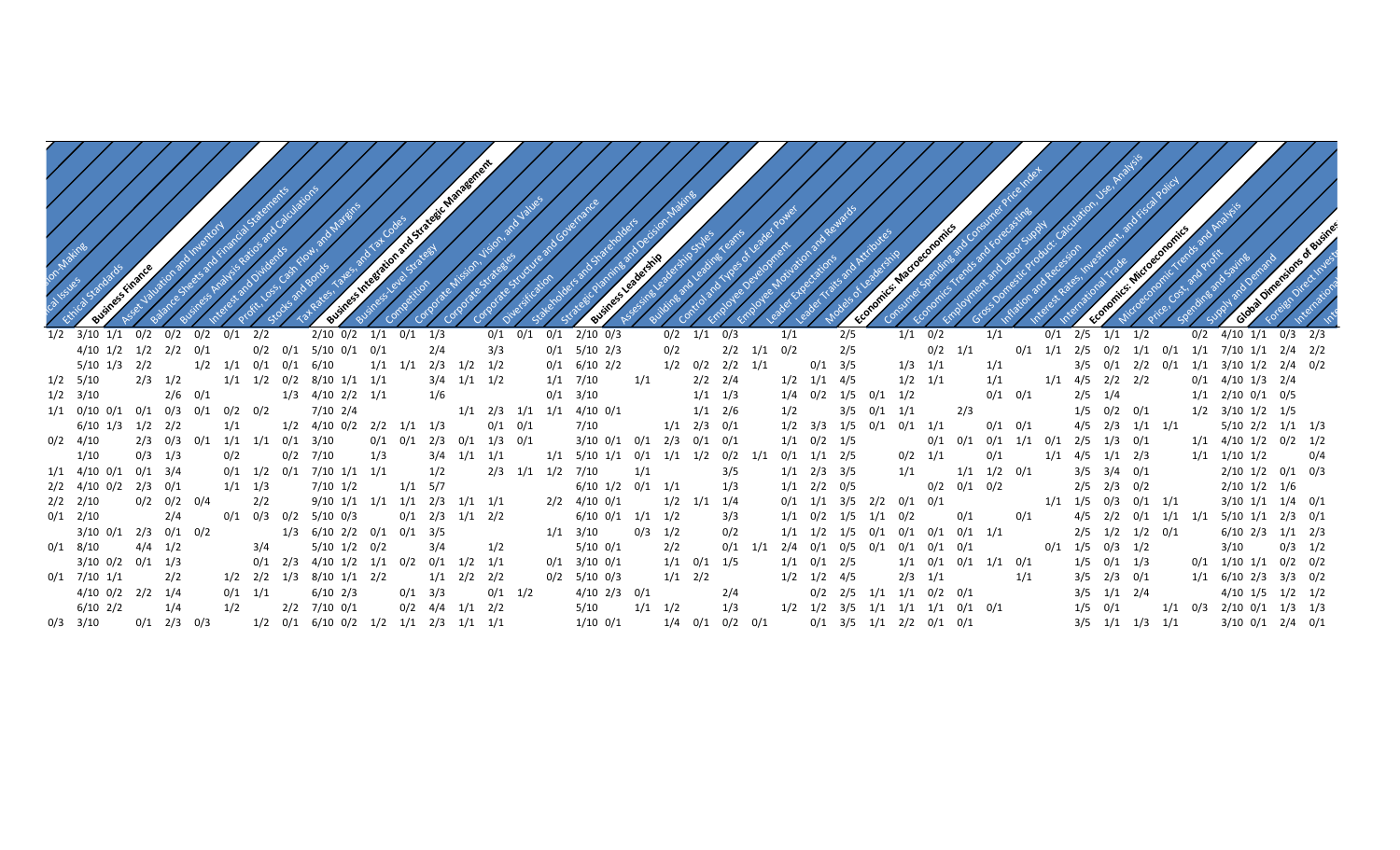| 0/1 2/4 0/1 1/2 1/1<br>4/10 1/1 1/3 0/2 0/1 2/3<br>0/1 1/1 1/2<br>0/1<br>5/10<br>0/1<br>$1/1$ $1/3$<br>0/1<br>0/1 1/1 1/3<br>$0/1$ $1/2$ $5/10$ $1/3$<br>0/2 2/4 1/1<br>1/2                                                                                                                                                                                                                                                           |
|---------------------------------------------------------------------------------------------------------------------------------------------------------------------------------------------------------------------------------------------------------------------------------------------------------------------------------------------------------------------------------------------------------------------------------------|
| $1/2$ $1/1$ $3/10$<br>$3/4$ $2/2$ $1/1$ $0/1$ $6/10$ $0/2$ $3/3$ $1/1$ $1/1$ $1/2$ $0/1$<br>$1/2$ $1/2$ $1/1$ $1/2$ $0/3$<br>0/2<br>$0/1$ 2/3 1/2 1/1<br>$0/1$ $1/2$ $2/4$<br>7/10<br>0/2                                                                                                                                                                                                                                             |
| $0/2$ 6/10<br>$6/10$ $1/2$<br>$1/3$ $1/4$ $0/1$ $0/1$ $1/1$ $0/1$ $7/10$ $2/2$ $0/1$ $2/3$ $2/3$ $1/1$<br>$0/1$ $2/2$ $1/3$ $1/1$<br>$0/1$ $1/1$ $2/2$ $0/1$ $0/1$ $2/2$ $1/3$ $1/3$<br>1/3<br>$1/2$ $1/1$<br>$1/2$ $1/1$ $2/2$ $1/1$ $3/10$<br>$0/3$ $0/1$<br>$0/2$ $3/4$ $1/1$<br>2/3<br>$4/10$ $1/1$ $0/1$ $0/3$ $1/2$ $2/3$<br>$1/1$ $0/2$ $7/10$ $0/1$<br>$2/2$ 0/1<br>$0/2$ $0/1$<br>$0/1$ 2/2 $0/1$ 1/2 $0/1$ 1/3<br>$1/2$ 0/1 |
| $1/4$ 0/1 0/1 1/2 1/3 1/3<br>$0/2$ $1/2$ $0/1$<br>$1/3$ $2/3$ $1/1$ $1/2$ $2/3$ $0/1$ $1/1$ $1/1$<br>5/10 3/3 1/2<br>$1/1$ $1/3$ $5/10$ $1/2$<br>$0/1$ $1/1$ $0/2$ $2/2$ $1/1$<br>0/1 6/10<br>1/1                                                                                                                                                                                                                                     |
| $2/3$ $2/2$<br>1/2 0/2 7/10<br>$0/1$ 2/4 2/2 0/2<br>$3/10$ $1/2$ $0/1$ $0/1$ $2/3$ $0/1$ $0/2$<br>$0/1$ $1/2$ $6/10$<br>$0/1$ $1/1$<br>$1/1$ $1/1$ $2/2$<br>$2/4$ $3/3$ $2/2$ $1/1$<br>$1/3$ $1/2$                                                                                                                                                                                                                                    |
| 10/103/3 3/3 1/1 1/1 2/2<br>$1/2$ $0/1$ $1/1$ $1/2$ $1/1$ $1/2$<br>$0/1$ 7/10 1/1 $0/1$ 1/2<br>$1/1$ $1/3$<br>0/1 1/3 0/1 0/1 1/1<br>$0/1$ $1/3$ $5/10$<br>$1/2$ $3/3$<br>$1/1$ $1/4$ $0/1$ $0/2$<br>1/2                                                                                                                                                                                                                              |
| $1/3$ $1/1$ $0/2$<br>$0/3$ $1/1$<br>1/3 1/1 1/10 0/3 0/1 0/1<br>0/1  0/1  2/2<br>3/4<br>1/2 1/1 1/1 2/10 0/4<br>$0/1$ 4/10<br>$1/2$ 0/3<br>$1/1$ $2/3$<br>1/1<br>1/1 0/3 0/1 0/1 0/1                                                                                                                                                                                                                                                  |
| $0/1$ $0/1$ $1/3$<br>$2/3$ 0/1<br>$0/2$ $1/1$<br>0/1 0/1 0/1 2/10<br>$0/1$ 2/2<br>$0/1$ $0/1$ $0/1$ $0/4$ $2/4$ $0/1$ $1/1$<br>0/2 4/10 0/1 2/5<br>5/10 3/3 1/1<br>$1/2$ 0/3 0/1<br>1/1                                                                                                                                                                                                                                               |
| 1/1 0/1 2/3 1/1 1/1 0/1<br>4/10 2/2 1/1 0/1 0/4 1/2<br>$6/10$ $0/1$ $3/3$ $0/1$ $0/1$ $1/2$<br>2/10<br>$1/2$ 0/3 0/1<br>$1/2$ 0/2<br>1/4  0/1  1/1  0/1  0/1  2/3  1/1                                                                                                                                                                                                                                                                |
| $3/3$ $0/2$ $2/3$ $0/1$<br>5/10 0/1<br>5/10<br>1/1 5/10 2/3 1/2 1/1 1/2 0/1 0/1<br>0/2<br>$1/1$ $1/1$ $3/3$ $1/1$ $1/1$<br>$0/1$ $1/1$ $3/3$ $1/3$<br>$0/2$ 2/3<br>1/2<br>$1/1$ $3/4$ $1/1$<br>0/1                                                                                                                                                                                                                                    |
| $1/1$ $1/2$ $0/2$ $1/10$ $0/2$ $0/2$ $0/1$<br>$4/10$ 0/1<br>$1/4$ 0/1<br>$0/4$ $0/2$ $0/1$<br>$0/1$ $2/3$ $1/1$<br>$1/1$ 0/1 0/3<br>$0/1$ 5/10 3/4 1/1 0/3<br>$0/1$ $1/1$                                                                                                                                                                                                                                                             |
| $1/3$ $1/2$ $5/10$ $1/2$<br>$0/1$ $1/1$ $1/1$ $4/10$ $1/2$ $2/3$ $0/2$ $1/3$<br>$1/1$ $0/2$ $3/3$ $0/1$<br>$0/1$ $0/1$ $2/4$ $0/1$ $1/1$<br>$1/1$ $2/3$<br>0/1 6/10<br>$1/1$ 4/4<br>1/3<br>$1/2$ $2/3$ $1/1$ $0/1$                                                                                                                                                                                                                    |
| $0/2$ 2/2<br>$1/1$ $1/1$<br>0/1 6/10 1/1 2/3 1/1 0/1 0/2 2/2<br>$1/2$ $0/1$ $5/10$ $0/1$<br>1/1 0/2 7/10<br>$1/1$ $2/2$ $0/2$<br>3/3 1/4 0/1 0/1<br>$1/2$ $1/3$<br>1/2 2/3 1/1 1/1<br>1/2<br>0/1                                                                                                                                                                                                                                      |
| $0/1$ $0/1$ $0/2$ $1/2$ $0/1$ $2/2$<br>2/2 0/1 7/10 2/3 1/1 1/2<br>$1/2$ $2/2$<br>0/3<br>$2/3$ $1/1$<br>$0/1$ $1/2$ $3/4$<br>$1/2$ $1/3$ $4/10$<br>1/1<br>3/10<br>0/2<br>$2/3$ $1/1$<br>1/1<br>$0/1$ $1/3$<br>1/1                                                                                                                                                                                                                     |
| $5/10$ $1/2$ $0/1$ $1/4$ $2/2$ $1/1$<br>$0/3$ $0/2$ $5/10$<br>$2/3$ $1/1$ $0/1$ $0/1$<br>$1/2$ $1/2$ $4/10$<br>$1/1$ $0/2$ $0/1$<br>$0/1$ 2/3 1/1 $0/1$ 2/4<br>$1/1$ $1/3$<br>1/2 3/3 1/1 1/1<br>$0/1$ $1/2$<br>1/1                                                                                                                                                                                                                   |
| $1/2$ 0/1<br>$1/1$ $0/1$ $6/10$ $1/1$<br>1/1 0/1 1/1 0/1 2/3 1/1 0/1 8/10 2/2 3/3 1/1 1/1<br>2/4 0/1 1/2 1/1<br>5/10 1/2 1/2 2/3<br>$2/3$ $1/1$ $0/1$ $1/1$<br>1/3 0/1 1/1 0/1<br>1/3                                                                                                                                                                                                                                                 |
| 5/10<br>8/10 1/1 2/2 2/2 2/2 0/1 1/2<br>$2/4$ $1/2$ $1/1$ $1/2$ $0/1$ $7/10$ $1/1$<br>$0/1$ $2/2$ $1/2$ $1/2$ $1/1$ $1/1$ $3/4$<br>$2/2$ $0/1$ $1/1$ $3/3$ $1/1$ $1/1$<br>$1/1$ $1/3$<br>0/1<br>1/2                                                                                                                                                                                                                                   |
| 0/2 0/1 5/10 1/2 1/1 0/1 0/1 1/2 0/1 1/1 1/1 5/10<br>1/4 1/1 0/1 0/1 0/1 2/3 0/1<br>2/2<br>7/10 3/4 1/1 0/1 2/3 1/1<br>$1/3$ $2/3$ $1/2$ $1/1$<br>0/2 1/1 2/2 1/2                                                                                                                                                                                                                                                                     |
| $0/2$ 4/10 1/3 $0/1$ 1/3 1/2 1/1<br>0/2 1/2 4/10 1/2 1/2<br>$1/2$ $1/1$ $0/1$<br>$0/2$ $1/10$<br>0/2 0/2 0/1 0/2 0/1 1/3<br>$1/1$ 0/2<br>0/3 0/1 0/1 0/1<br>$1/4$ $1/2$                                                                                                                                                                                                                                                               |